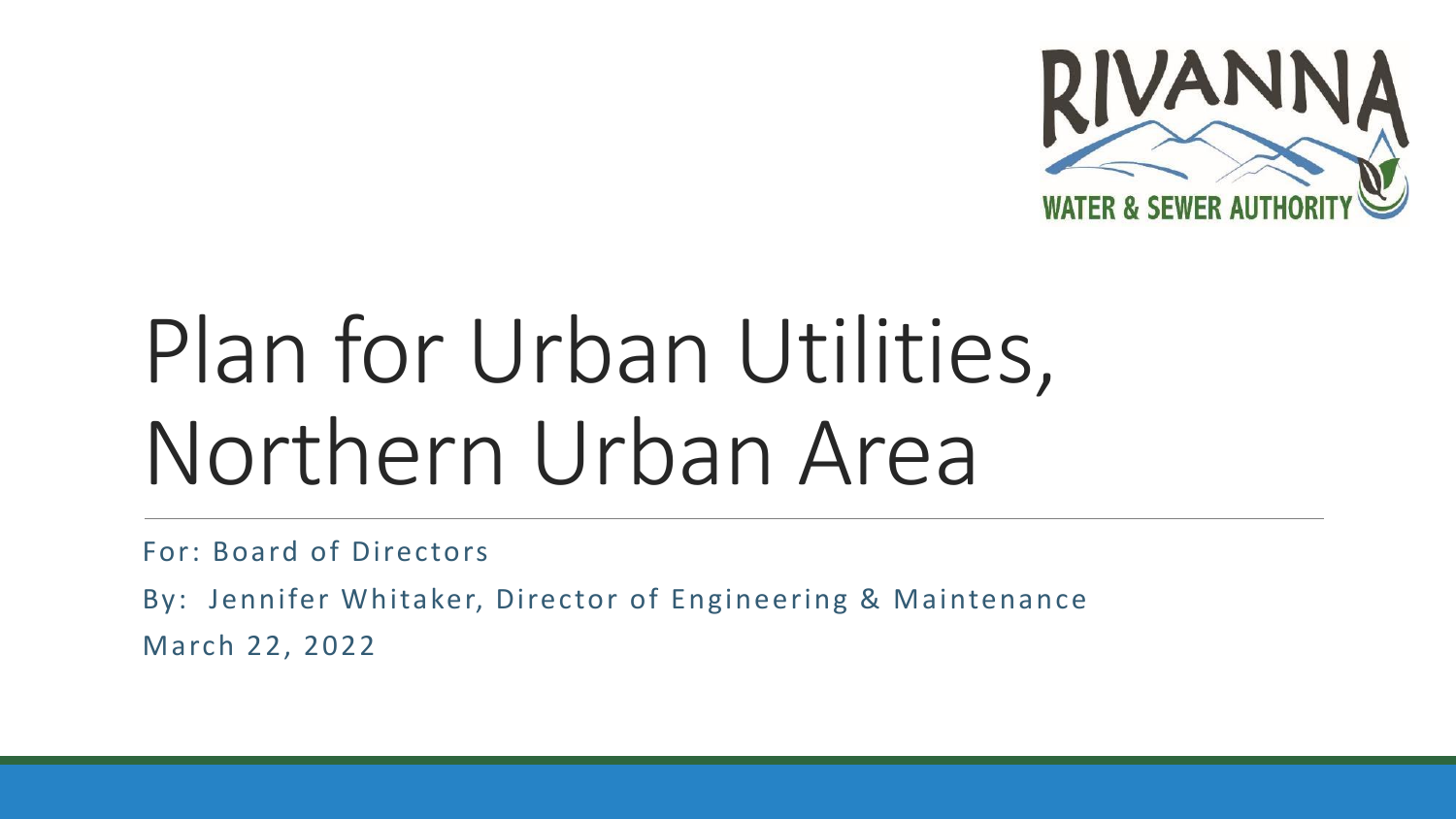

### *Planning and Coordination*

- •RWSA and ACSA have recently been approached about water and sewer availability for major projects envisioned in the northern Urban utility systems along Rt.29.
- •This includes growth areas such as the UVAF North Fork Research Park \*, National Ground Intelligence Center \*, and the Airport $\star$ , as well as other residential and commercial districts envisioned within Albemarle's "Places29" Master Plan.
- •RWSA, ACSA and the City have a plan to systematically improve drinking water infrastructure to serve these areas, as well as areas of the City including UVA, in a strategic and affordable manner over the next 10 - 15 years. Sewer infrastructure improvements are also planned for the 2050-2060 timeframe.
- •Future projects with significant utility demands in these areas will need to coordinate with our infrastructure plans and schedules.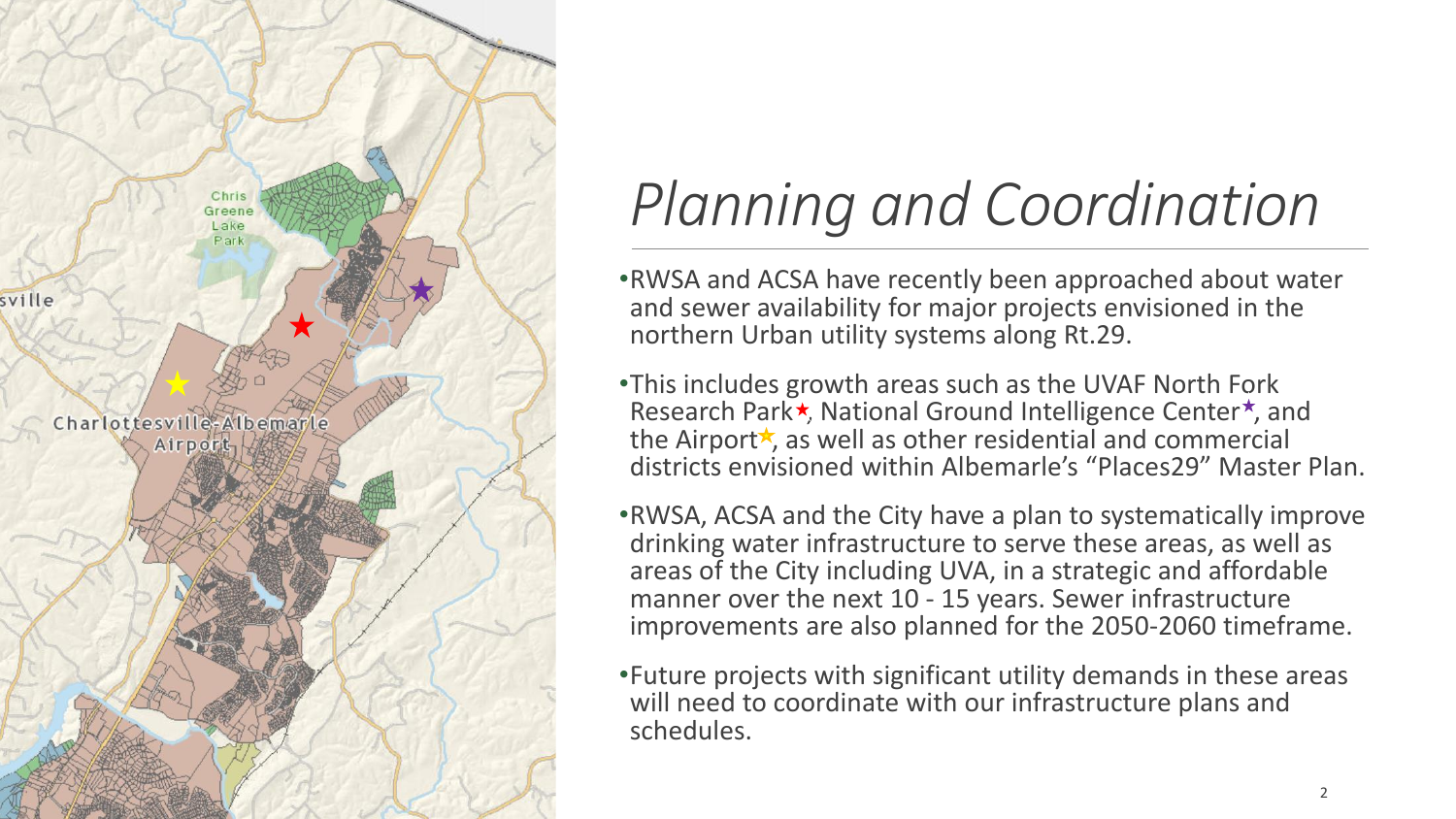#### Urban Water Treatment System

| S. Rivanna WTP          | 12 MGD          |
|-------------------------|-----------------|
| Observatory WTP 7.7 MGD |                 |
| N. Rivanna WTP          | 2 MGD           |
|                         | <b>21.7 MGD</b> |

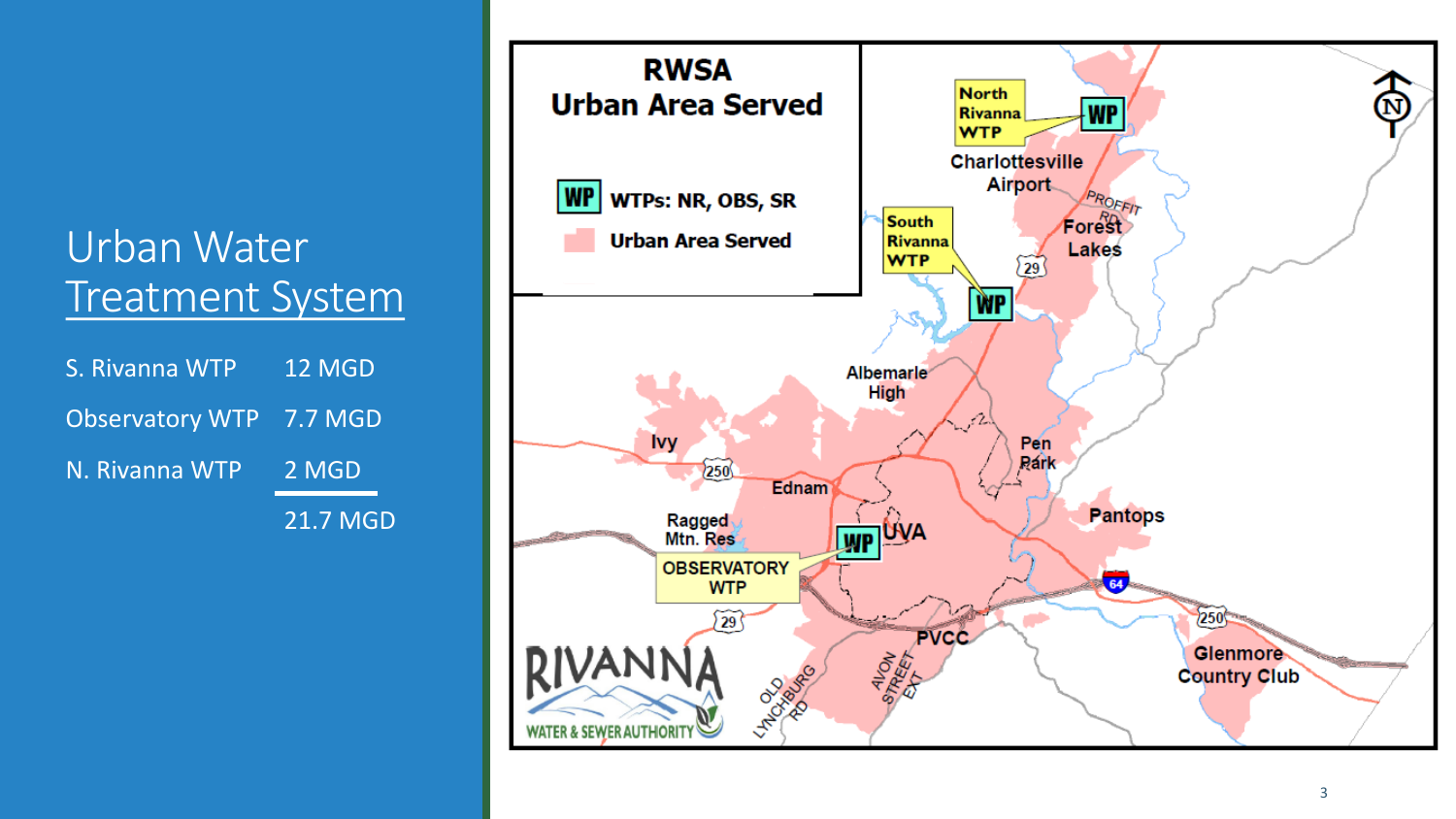#### Urban Wastewater System

Moores Creek: 15 mgd

![](_page_3_Figure_2.jpeg)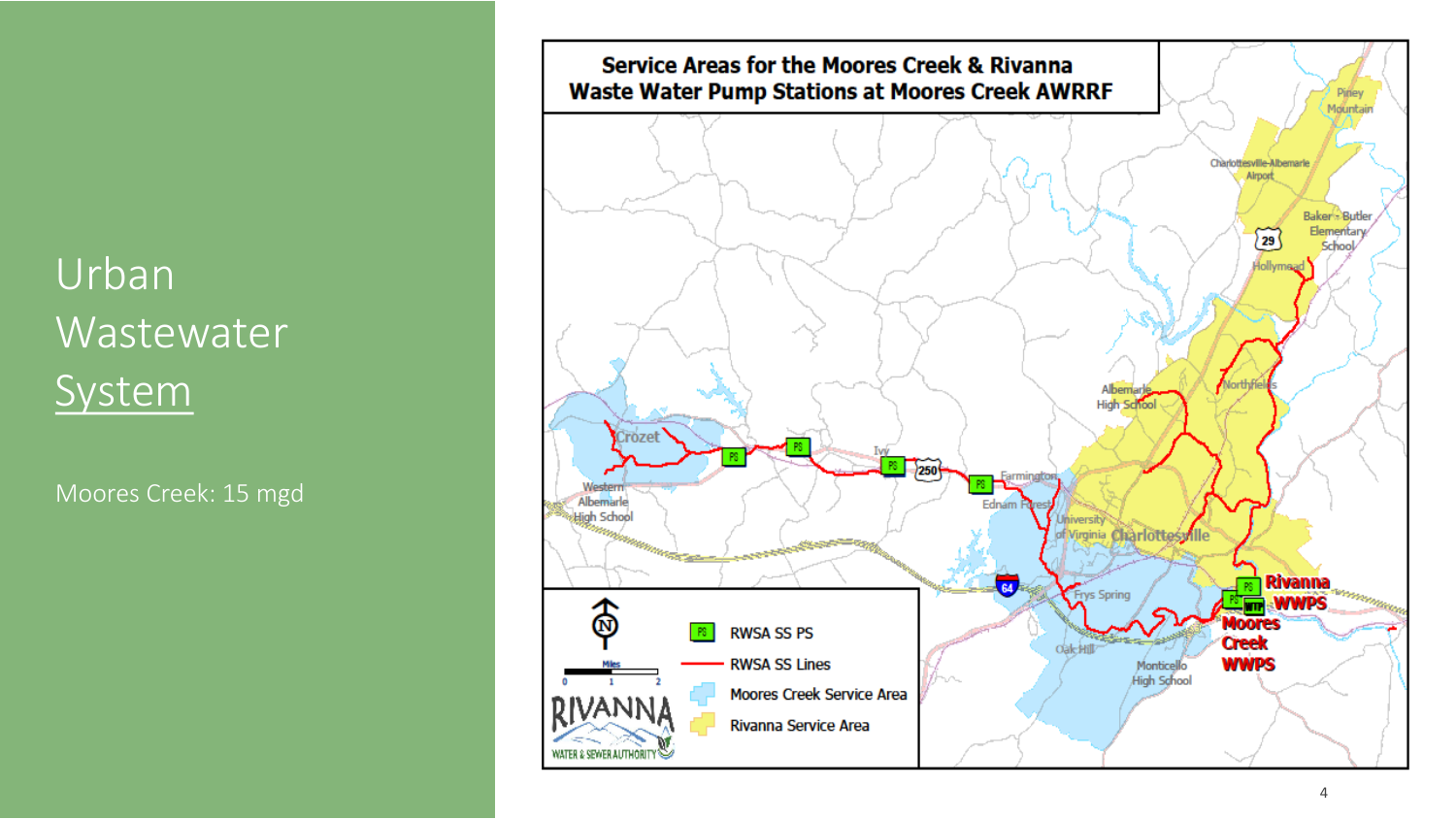# On-Going Planning Efforts

RWSA Strategic Plan Goal: **Infrastructure and Master Planning** 

◦ *To plan, deliver, and maintain dependable infrastructure in a financially responsible manner*.

September 2016 – Comprehensive Sanitary Sewer Model Report

July 2020 – Urban System Water Demand Forecast Report

◦ *Considers Comprehensive Plans from the County, City and UVA \*\**

July 2020 – Urban Safe Yield and Reliability Analysis Update Report

July 2021 – Wastewater Cost Allocation Analysis

January 2022 – North Rivanna WTP Decommissioning Study

February 2022 – Moores Creek AWRR Facility Master Plan\*\*

April 2022 – Urban Finished Water Master Plan \*\*

Ongoing Finished Water and Wastewater Flow Monitoring

![](_page_4_Figure_12.jpeg)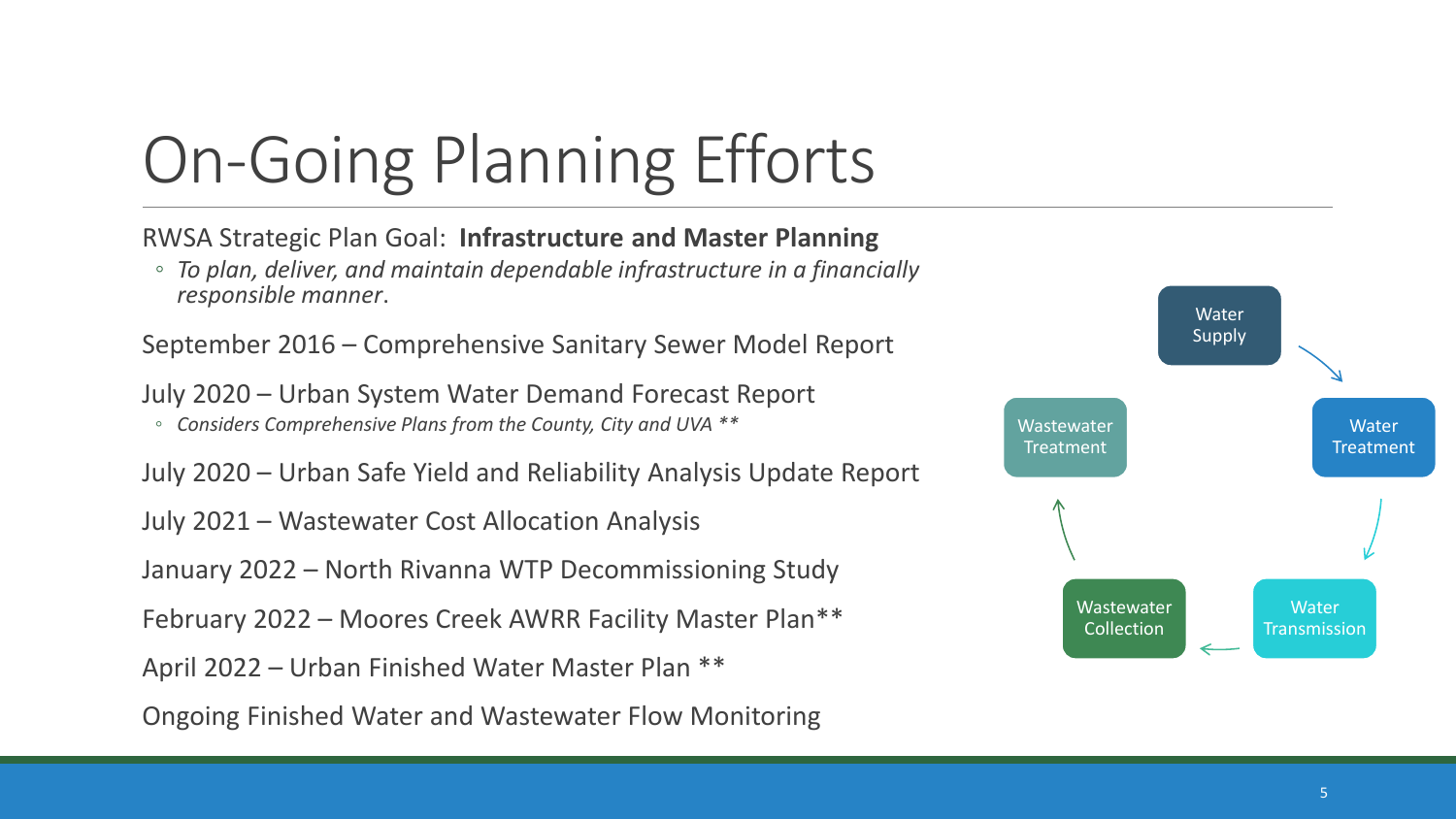### Available Water Supply vs Demand | 2020 - 2070

![](_page_5_Figure_1.jpeg)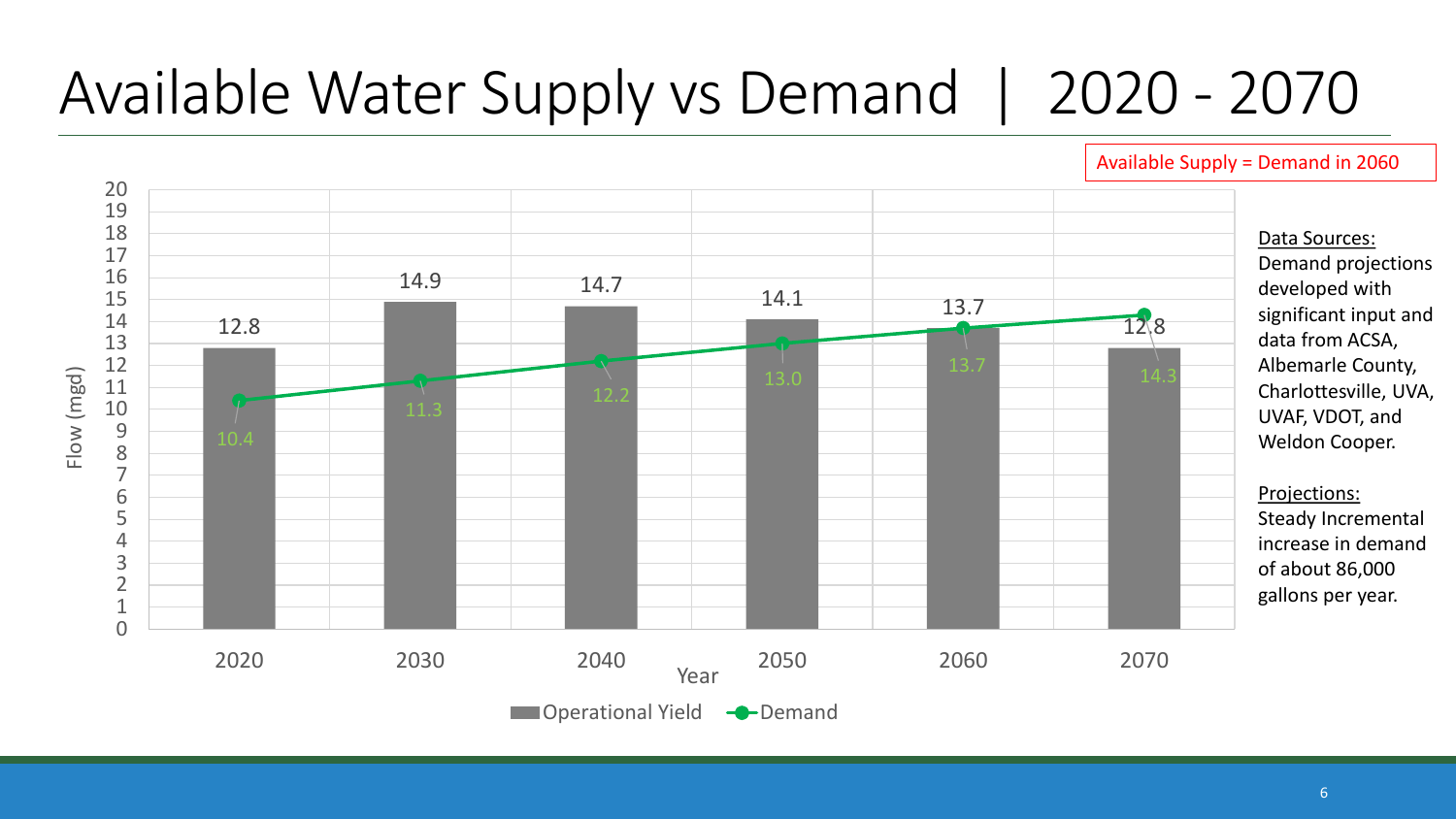#### Safe Yield| Build Pipeline and Raise RMR Pool by 2035

![](_page_6_Figure_1.jpeg)

- Build pipeline 2027-2035
- Raise RMR Pool by 2035, adding 700 MG
- Available Water Supply will be adequate until 2120
- Can be completed within the term of new permits (2038)
- Adds redundancy, resiliency, operational and environmental benefits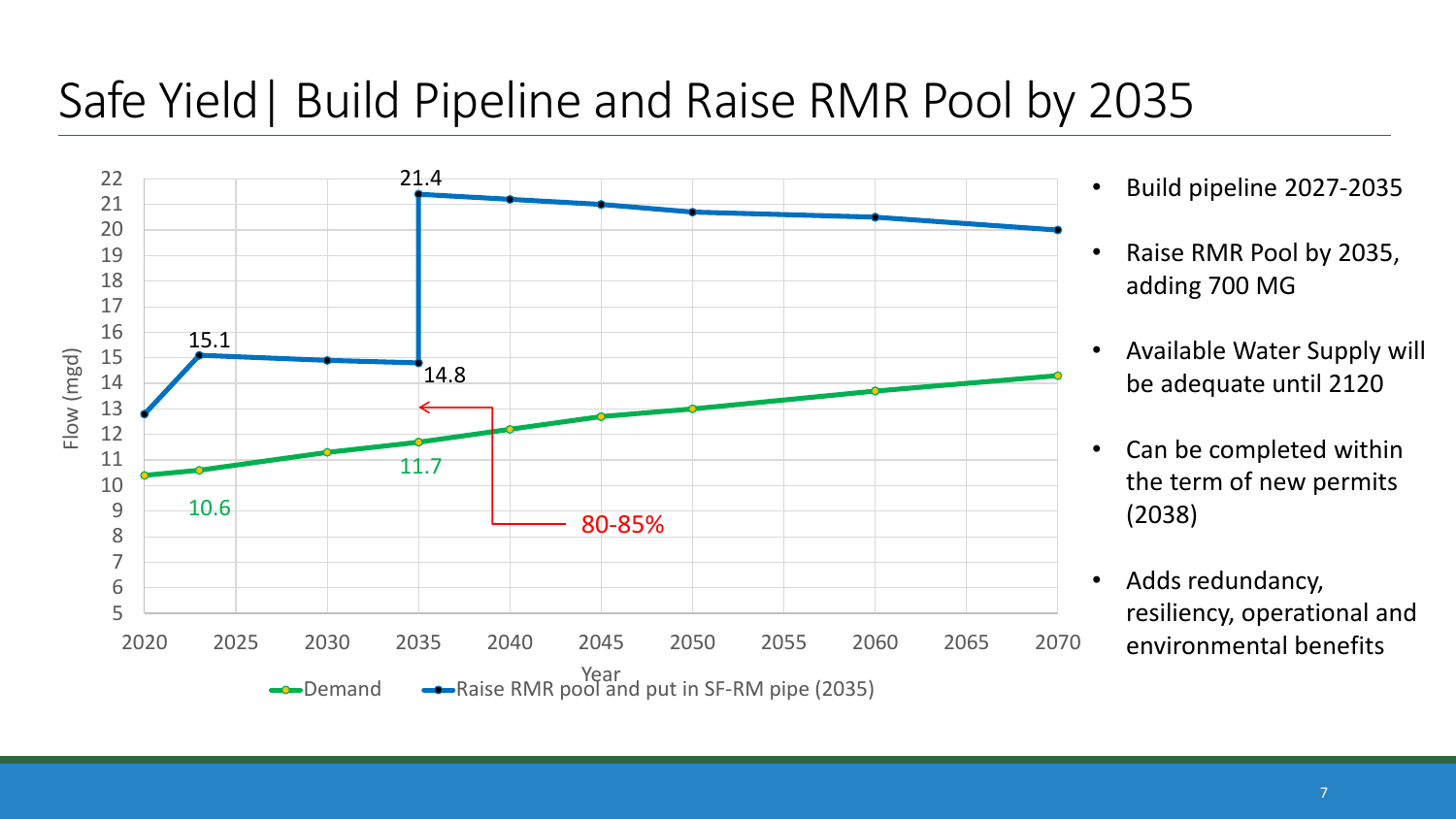# Existing Drinking Water Infrastructure

- •Northern urban area is supplied primarily by the North Rivanna WTP. Augmented during emergencies by a portable diesel pump near Kohl's with above-ground hoses.
- •NR WTP in need of wholesale plant upgrade which limits it to just under **1 mgd**. Current Average Day demand is approx. **0.5 mgd**.
- •Recent Safe Yield modelling has shown that during droughts the NR River can supply no more than **0.75 mgd.**
- •Remaining water demands must be supplied from the south via:
	- 50-year old mains crossing the South Rivanna (16") and North Rivanna River (12");
	- the existing SR WTP capacity (currently being renovated), and
	- the existing operational safe yield of the Urban raw water supply.
- •In order to meet the future capacity needs of Northern Albemarle, system-wide improvements will be needed.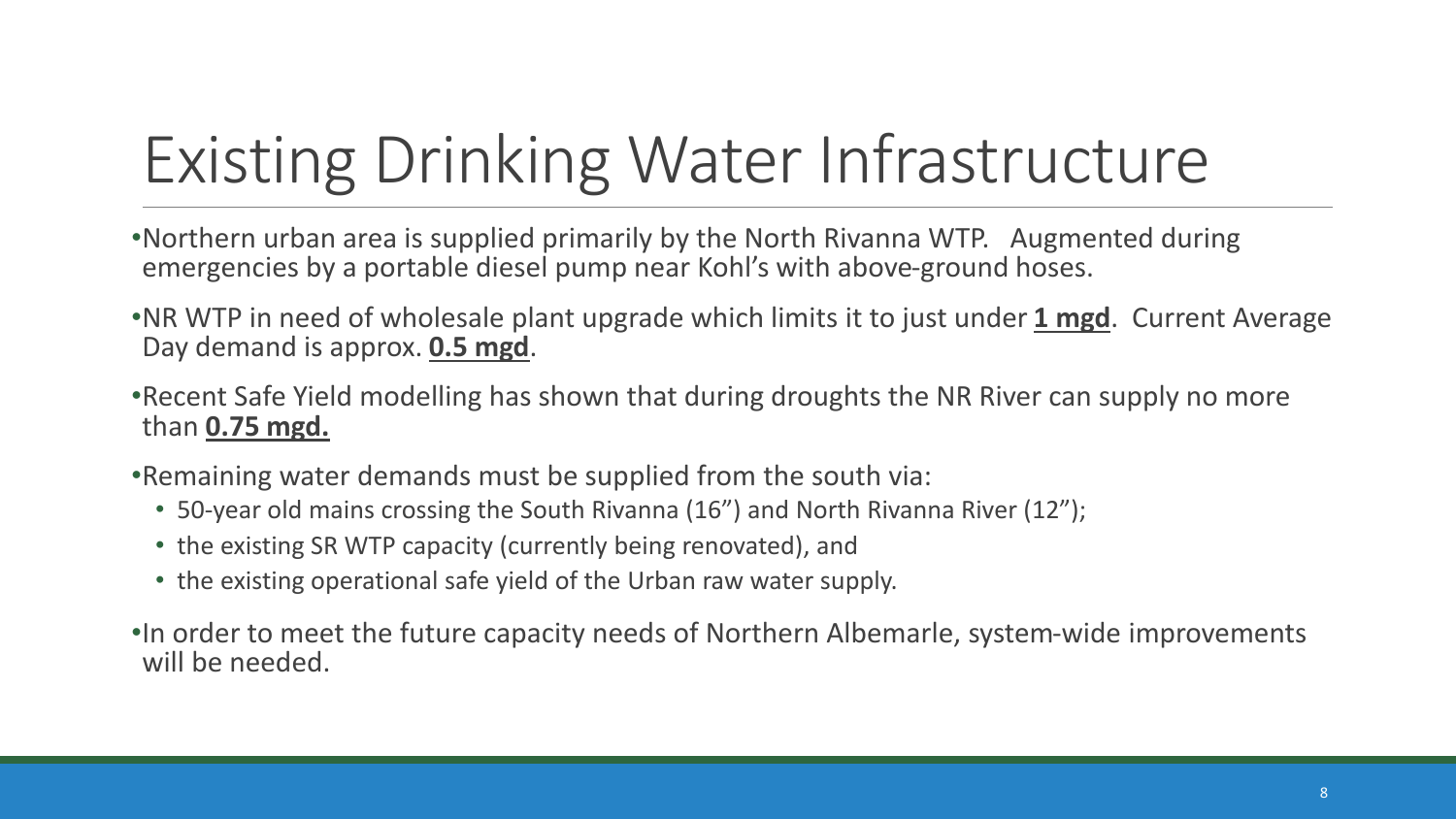### Northern Area Water Improvements Plan

![](_page_8_Figure_1.jpeg)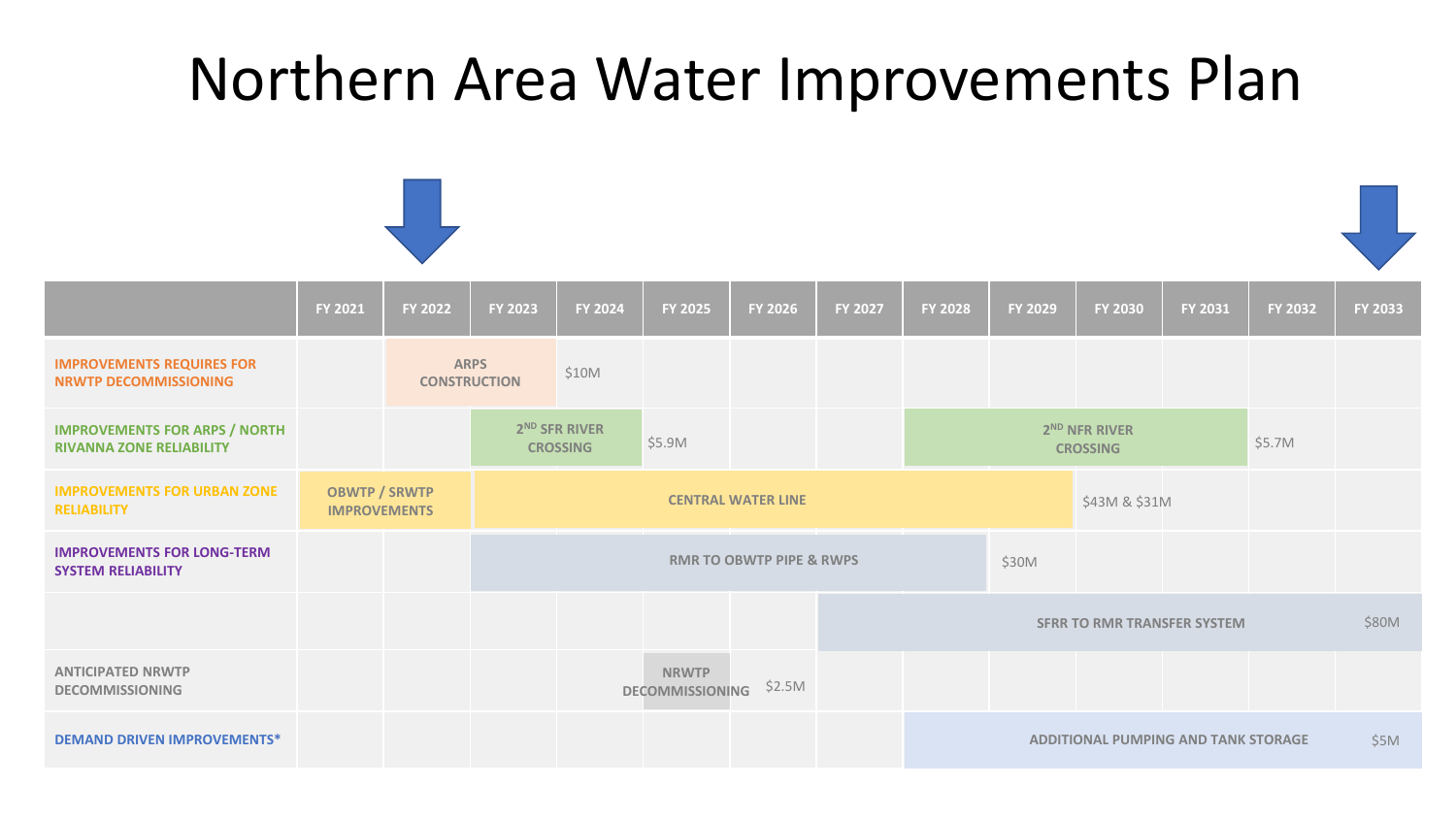#### Upgrade Powell Creek Wastewater Interceptor

![](_page_9_Figure_1.jpeg)

**ACSA North Fork PS**